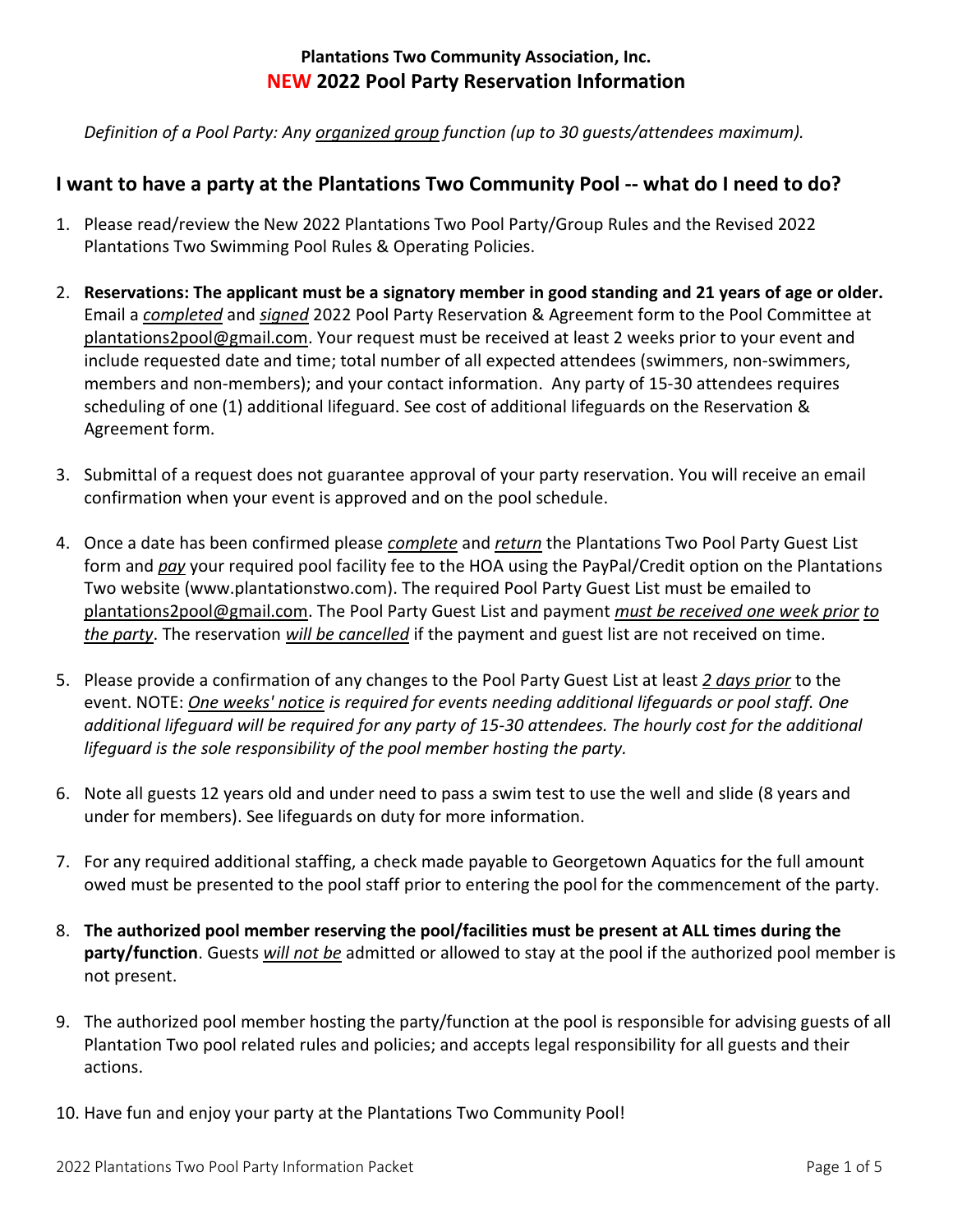# **Plantations Two Community Association, Inc. 2022 Pool Party Reservation & Agreement**

| Communication regarding the pool party reservation will be handled via email. Please make sure to provide us with an<br>email which is checked frequently. Please print legibly.                                                                                                                                                                                                                         |                                                                                                                                                                 |  |  |  |  |  |  |
|----------------------------------------------------------------------------------------------------------------------------------------------------------------------------------------------------------------------------------------------------------------------------------------------------------------------------------------------------------------------------------------------------------|-----------------------------------------------------------------------------------------------------------------------------------------------------------------|--|--|--|--|--|--|
|                                                                                                                                                                                                                                                                                                                                                                                                          | Note: Pool is not available for parties on Memorial Day, Fourth of July, or Labor Day.                                                                          |  |  |  |  |  |  |
| Request (reservations require a minimum two week notice):                                                                                                                                                                                                                                                                                                                                                |                                                                                                                                                                 |  |  |  |  |  |  |
|                                                                                                                                                                                                                                                                                                                                                                                                          |                                                                                                                                                                 |  |  |  |  |  |  |
|                                                                                                                                                                                                                                                                                                                                                                                                          |                                                                                                                                                                 |  |  |  |  |  |  |
| Number of Attendees: _______ Adults (16+) ______ Children (under 16)<br>I have read, fully understand, and agree to comply with the <i>Plantations Two Community Association, Inc.</i><br>Pool Party Reservation Information; the Plantations Two Community Association, Inc. Pool Party Rules &<br>Guidelines; the Plantations Two Pool Rules & Operating Policies; and all other information provided. | (Maximum 30 attendees including party hosts; with a 5 to 1 children to adult ratio)<br>Note: -- Groups with 15-30 guests will require one additional lifeguard. |  |  |  |  |  |  |
|                                                                                                                                                                                                                                                                                                                                                                                                          |                                                                                                                                                                 |  |  |  |  |  |  |
| <b>Plantations Two Community Use Only</b>                                                                                                                                                                                                                                                                                                                                                                |                                                                                                                                                                 |  |  |  |  |  |  |
| Date Received:                                                                                                                                                                                                                                                                                                                                                                                           | Reviewed by:                                                                                                                                                    |  |  |  |  |  |  |
|                                                                                                                                                                                                                                                                                                                                                                                                          |                                                                                                                                                                 |  |  |  |  |  |  |
| Plantations Two Community Pool Facility Fee: \$50.00 (for up to 30 guests maximum)                                                                                                                                                                                                                                                                                                                       | (must be paid online via PayPal/Credit One week prior to Party)                                                                                                 |  |  |  |  |  |  |
| Payment for Additional Georgetown Staff (15-30 attendees):<br>1 Lifeguard per hour                                                                                                                                                                                                                                                                                                                       |                                                                                                                                                                 |  |  |  |  |  |  |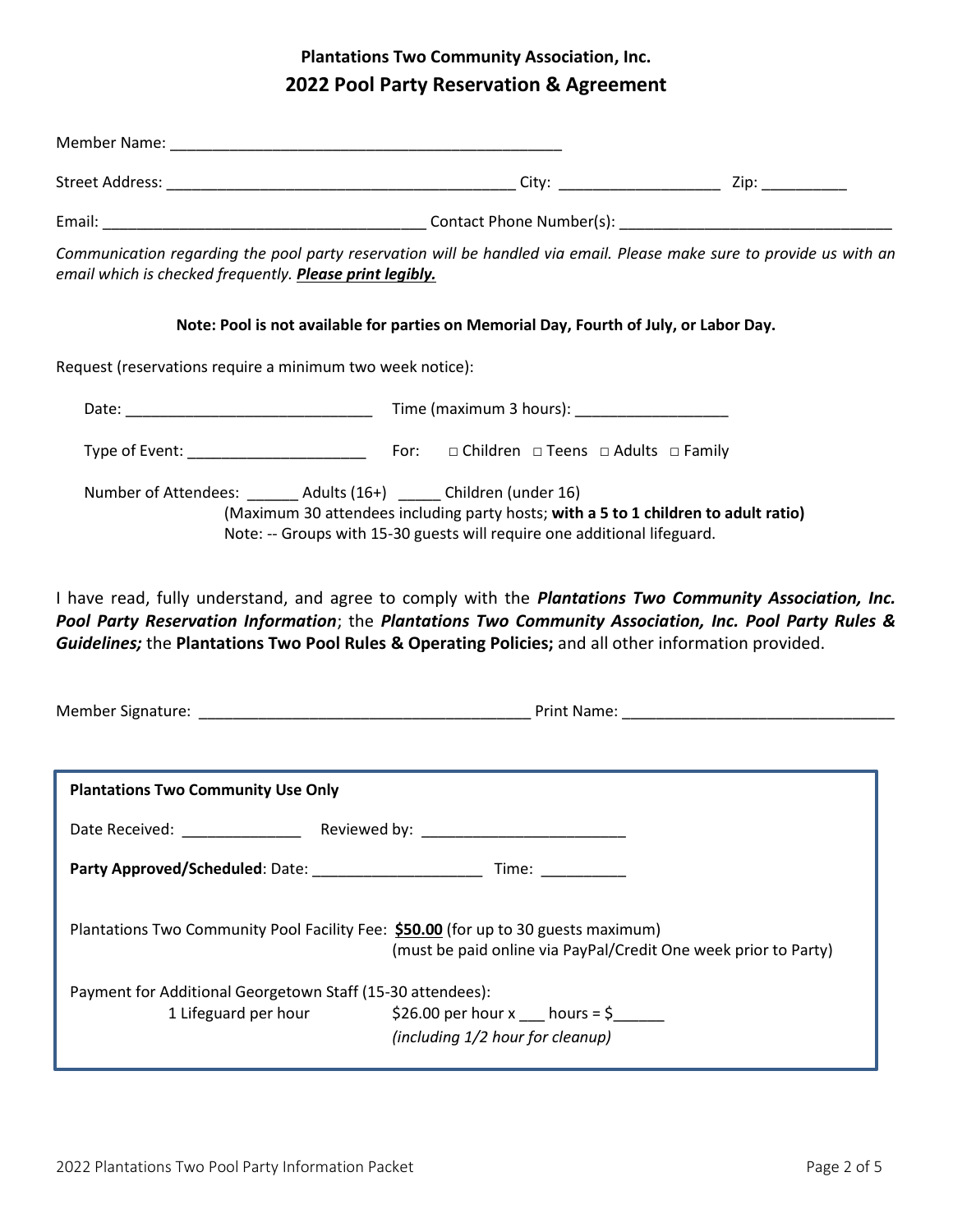# **Plantations Two Pool Party Guest List**

Approved Reservation Date: \_\_\_\_\_\_\_\_\_\_\_\_\_\_\_\_\_\_\_\_\_ *Please print legibly*

Member Name: \_\_\_\_\_\_\_\_\_\_\_\_\_\_\_\_\_\_\_\_\_\_\_\_\_\_\_\_\_\_\_\_\_\_\_\_ Phone number(s) \_\_\_\_\_\_\_\_\_\_\_\_\_\_\_\_\_\_\_\_\_\_\_

Email(s): \_\_\_\_\_\_\_\_\_\_\_\_\_\_\_\_\_\_\_\_\_\_\_\_\_\_\_\_\_\_\_\_\_\_\_\_\_\_\_\_\_\_\_\_\_\_\_\_\_\_\_\_\_\_\_\_\_\_\_\_\_\_\_\_\_\_\_\_\_\_\_\_\_\_\_\_\_\_\_\_

The following information must be completed for member host and all guests/attendees; and the form must be submitted one week prior to the scheduled party. *Please print legibly*

| No.                     | Names<br>(first and last is required) | Member<br>Y or N | Swimmer<br>Y or N | Age<br>(if under 21) | <b>HOA Use Only</b> |
|-------------------------|---------------------------------------|------------------|-------------------|----------------------|---------------------|
| $\mathbf 1$             |                                       |                  |                   |                      |                     |
| $\mathbf 2$             |                                       |                  |                   |                      |                     |
| $\mathbf{3}$            |                                       |                  |                   |                      |                     |
| $\overline{\mathbf{4}}$ |                                       |                  |                   |                      |                     |
| $\overline{\mathbf{5}}$ |                                       |                  |                   |                      |                     |
| $\boldsymbol{6}$        |                                       |                  |                   |                      |                     |
| $\overline{7}$          |                                       |                  |                   |                      |                     |
| $\bf 8$                 |                                       |                  |                   |                      |                     |
| $\boldsymbol{9}$        |                                       |                  |                   |                      |                     |
| 10                      |                                       |                  |                   |                      |                     |
| $11\,$                  |                                       |                  |                   |                      |                     |
| 12                      |                                       |                  |                   |                      |                     |
| 13                      |                                       |                  |                   |                      |                     |
| 14                      |                                       |                  |                   |                      |                     |
| 15                      |                                       |                  |                   |                      |                     |
| 16                      |                                       |                  |                   |                      |                     |
| $17\,$                  |                                       |                  |                   |                      |                     |
| $18\,$                  |                                       |                  |                   |                      |                     |
| 19                      |                                       |                  |                   |                      |                     |
| $20\,$                  |                                       |                  |                   |                      |                     |
| $21\,$                  |                                       |                  |                   |                      |                     |
| $22\,$                  |                                       |                  |                   |                      |                     |
| 23                      |                                       |                  |                   |                      |                     |
| 24                      |                                       |                  |                   |                      |                     |
| $\overline{25}$         |                                       |                  |                   |                      |                     |
| $26\,$                  |                                       |                  |                   |                      |                     |
| $27\,$                  |                                       |                  |                   |                      |                     |
| ${\bf 28}$              |                                       |                  |                   |                      |                     |
| ${\bf 28}$              |                                       |                  |                   |                      |                     |
| 29                      |                                       |                  |                   |                      |                     |
| $30\,$                  |                                       |                  |                   |                      |                     |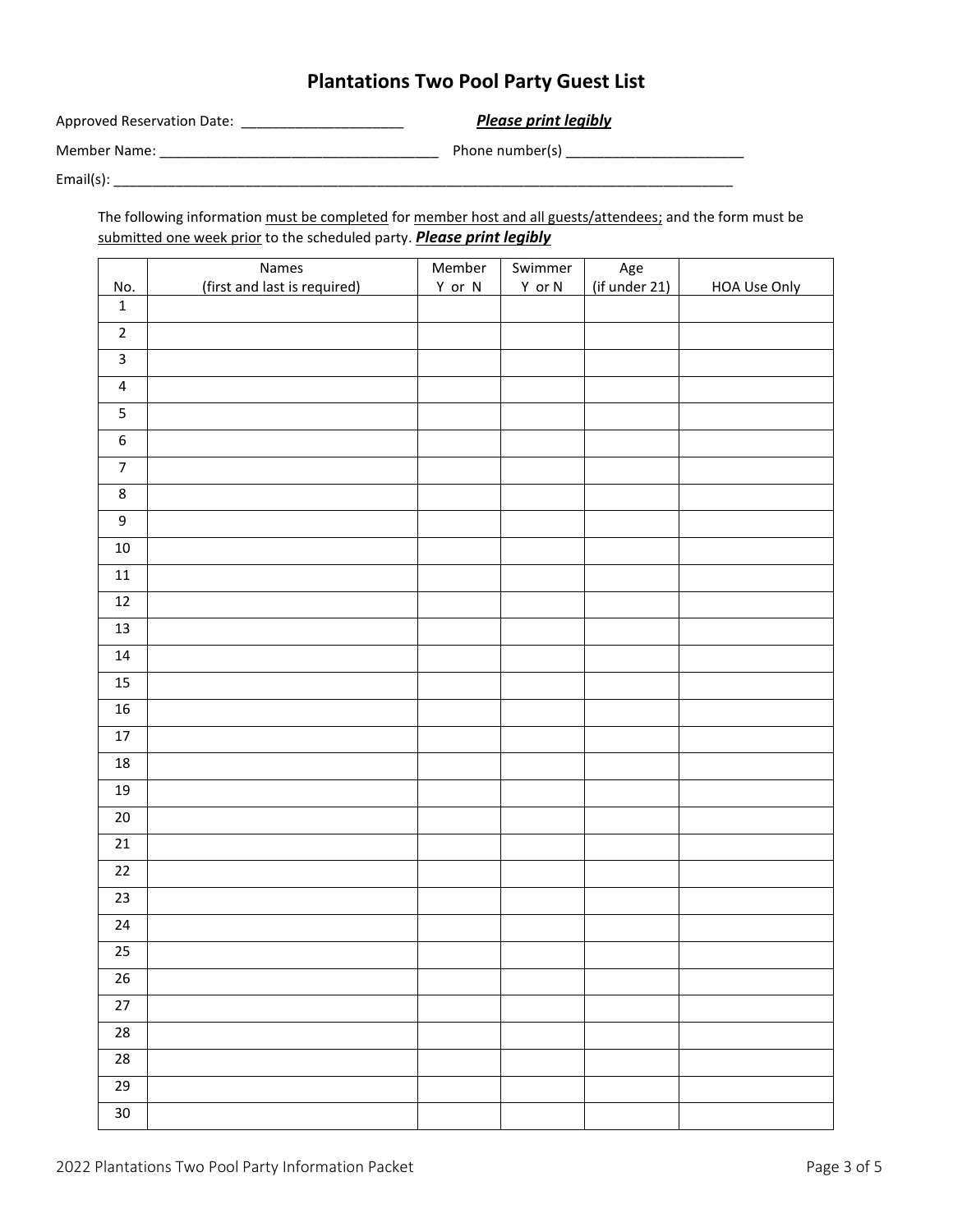## *The Plantations Two Community Association, Inc. 2022 Pool Party Rules and Guidelines*

#### **General Rules & Guidelines:**

- 1. A Pool Party is any organized group function that includes 5 and up to 30 guests/attendees. All pool parties must be pre-approved by the Pool Committee and the Pool Manager.
- 2. The 2022 Plantations Two Pool Rules & Operational Policies apply to all party attendees (located online at www.plantationstwo.com under the Pool tab).
- 3. In general, the pool is available to Plantation Two Pool members in good standing for parties during normal operational hours (12 noon until 8:00 pm) when there is not another event scheduled (limit 1 party per day).
- 4. All pool parties can only be held during normal pool operational hours, and the party area will be restricted to the Pool Deck area between the wading pool and exterior pool deck fence. This area will be marked as reserved prior to the event.
- 5. For reservations and staffing purposes everyone that attends a party is included in the total number of attendees regardless of whether the attendee is a member or a non-member of the Plantations Two Pool, a swimmer or a non-swimmer.
- 6. An additional lifeguard is required for parties over 15 attendees. This number of lifeguards required is subject to change depending on the age of the party guests. Fees for additional lifeguards are the responsibility of the authorized pool member party host and must be paid in full before the start of the party.
- 7. For any party requiring an extra lifeguard there is a mandatory one-half hour added to each party for cleanup. For example, a party with 20 attendees from 2:00-4:00 pm will be charged for 2.5 hours for the extra lifeguard.
- 8. Functions over 30 guests need special event permission from the Plantations Two Community Association Board of Directors in addition to the Pool Committee and Pool Manager approvals. Please contact the Pool Committee for additional detailed information, scheduling, and pricing.
- 9. The Plantations Two Community Association Pool facility should be left in the same condition as it was found. The authorized pool member party host will be held responsible for any damages incurred to the pool facility and equipment by their guests as determined by the Board of Directors of the Plantations Two Community Association.

#### **Plantations Two Community Association Pool Facility Fees:**

The pool facility fee is a set fee for the use of the Plantations Two Community Association Pool and is separate from any fee required for additional pool staff or lifeguards. The facility fee must be paid one week prior to the event and is refundable if the party is cancelled at least 24 *hours* prior to the scheduled date and time or if cancelled by Georgetown Aquatics due to weather conditions.

## **Pool Facility Fee is -- \$50.00 for up to 30 guests/attendees**